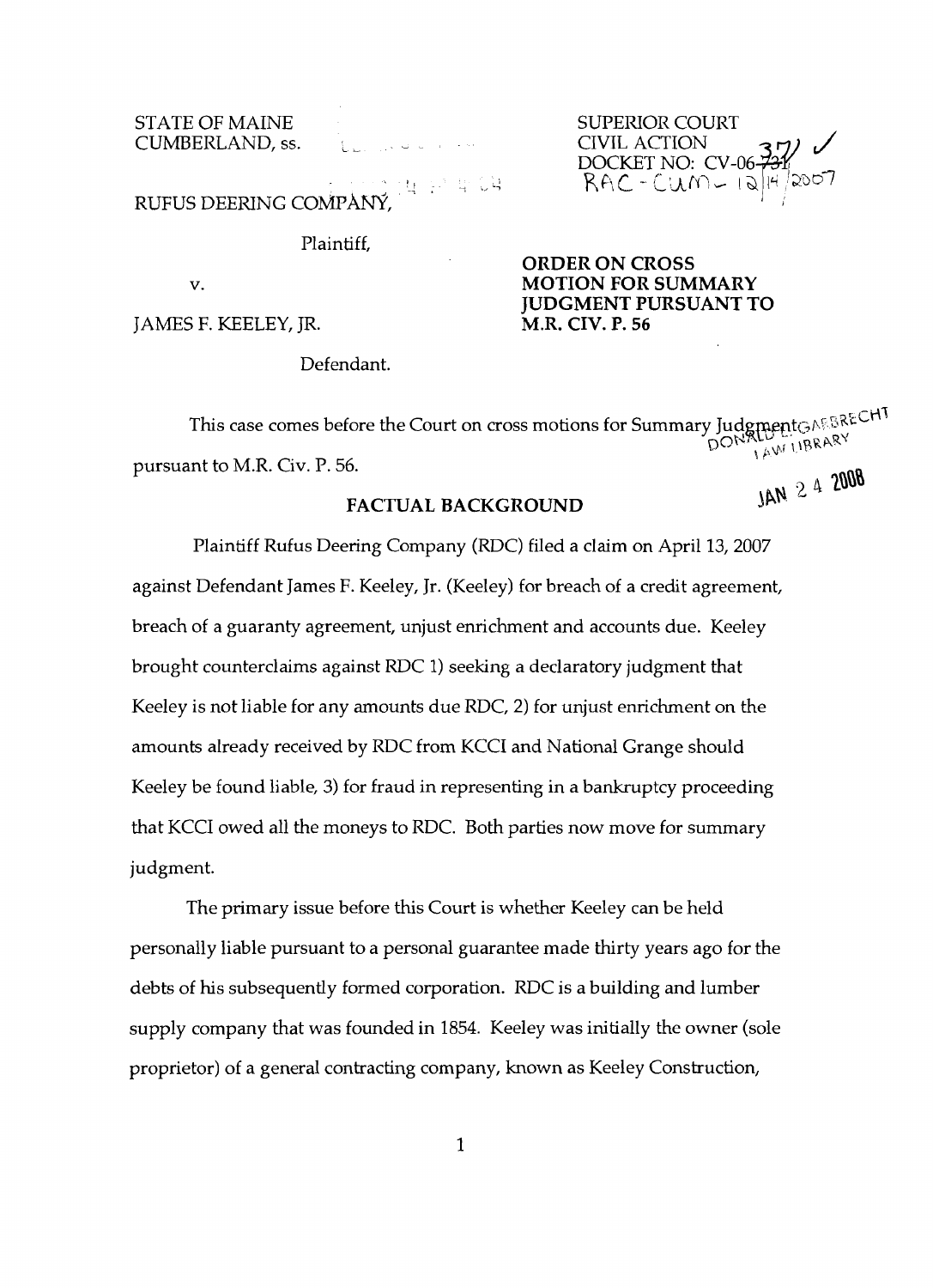which was created in 1977. In 1979, Keeley incorporated and the business became Keeley Construction Company, Inc. (KCCl). Keeley has maintained control of KCCI, is the president, treasurer and the sole shareholder of KCCI and has never held less than 90% of KCCI stock.

In 1977, Keeley Construction entered into a credit agreement with RDC for the purchase of building and lumber supplies. Keeley personally signed as applicant and personally guaranteed the credit agreement. The guaranty dated July 27, 1977 (Guaranty) reads as follows:

In order to induce Rufus Deering Company to extend credit pursuant to this application, the undersigned hereby absolutely guarantees prompt payment to Rufus Deering Company, of any and all sums now owing or which may become owing to said Rufus Deering by the Applicant hereunder.

(Moody Dep. Ex. 3.) Pursuant to the 1977 credit agreement, RDC sold supplies to Keeley Construction and subsequently to KCCI until 2004. KCCI never entered into an independent credit agreement with RDC, nor did Keeley ever expressly revoke the Guaranty. The Keeley Construction account maintained by RDC remained the same after incorporation and monthly statements were sent to the address on the 1977 credit application.

The parties dispute whether or not RDC had notice of the incorporation. KCCI asserts that all purchase orders and correspondence between KCCI and RDC were imprinted with KCCI's corporate status. RDC counters that it was never expressly informed of the transformation from sole proprietorship to corporation until KCCI filed for Chapter 11 bankruptcy.

KCCI entered several periods of financial difficulty and was, at times, unable to pay its obligations to RDC. RDC met with KCCI representatives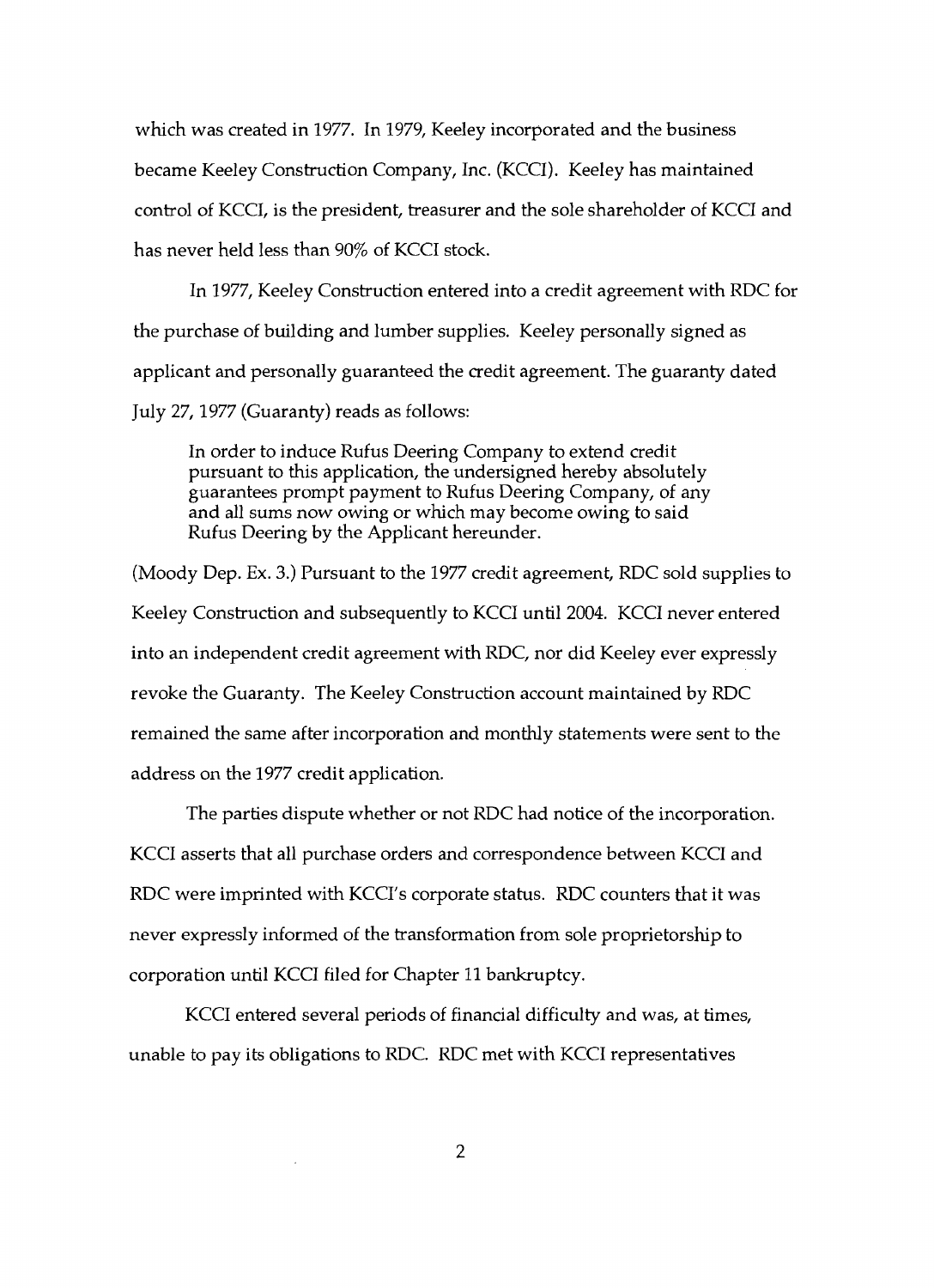several times to discuss payment options at KCCI corporate headquarters. KCCI signage clearly indicated that it was a corporate entity.

In October 2002, KCCI filed for Chapter 11 bankruptcy protection in the bankruptcy court for the District of Maine (Bankruptcy Proceeding). KCCI notified its creditors including RDC of the bankruptcy. RDC subsequently filed two proofs of claim (POCs) with the bankruptcy court alleging outstanding invoices due from KCCI totaling \$162,217.29.

KCCI challenged the accuracy of RDC's POCs. RDC and KCCI eventually came to a settlement agreement on the amount due RDC. RDC sent KCCI an email confirming the agreed to amount, but specifically reserved its claims against guarantors. The bankruptcy court entered a final order approving the settlement agreement.

The Bankruptcy Proceeding culminated in a plan of re-organization confirmed by the bankruptcy court in December 2003. When the plan was initially proposed in the Bankruptcy Proceeding in November 2003, KCCI attempted to discharge Keeley's liability for any debts jointly and severally owed by KCCI and Keeley. RDC objected to such discharge and reserved its right to make a claim against Keeley as an affiliate of KCCL Neither party disputes that the plan was so amended or that RDC preserved its claims against Keeley.

Pursuant to that plan, KCCI agreed to pay its trade creditors forty percent of their allowed claims. Accordingly, KCCI paid RDC \$38,618.33 which reflected 40% of the agreed to settlement amount on the POCs. The parties have stipulated that \$154,118.20 was outstanding to RDC for goods delivered to KCCI as of October 28, 2002. (Def. Op. SMF  $\mathbb {I}$  42.) KCCI emerged from bankruptcy on March 9, 2005 and the Bankruptcy Proceeding was terminated.

3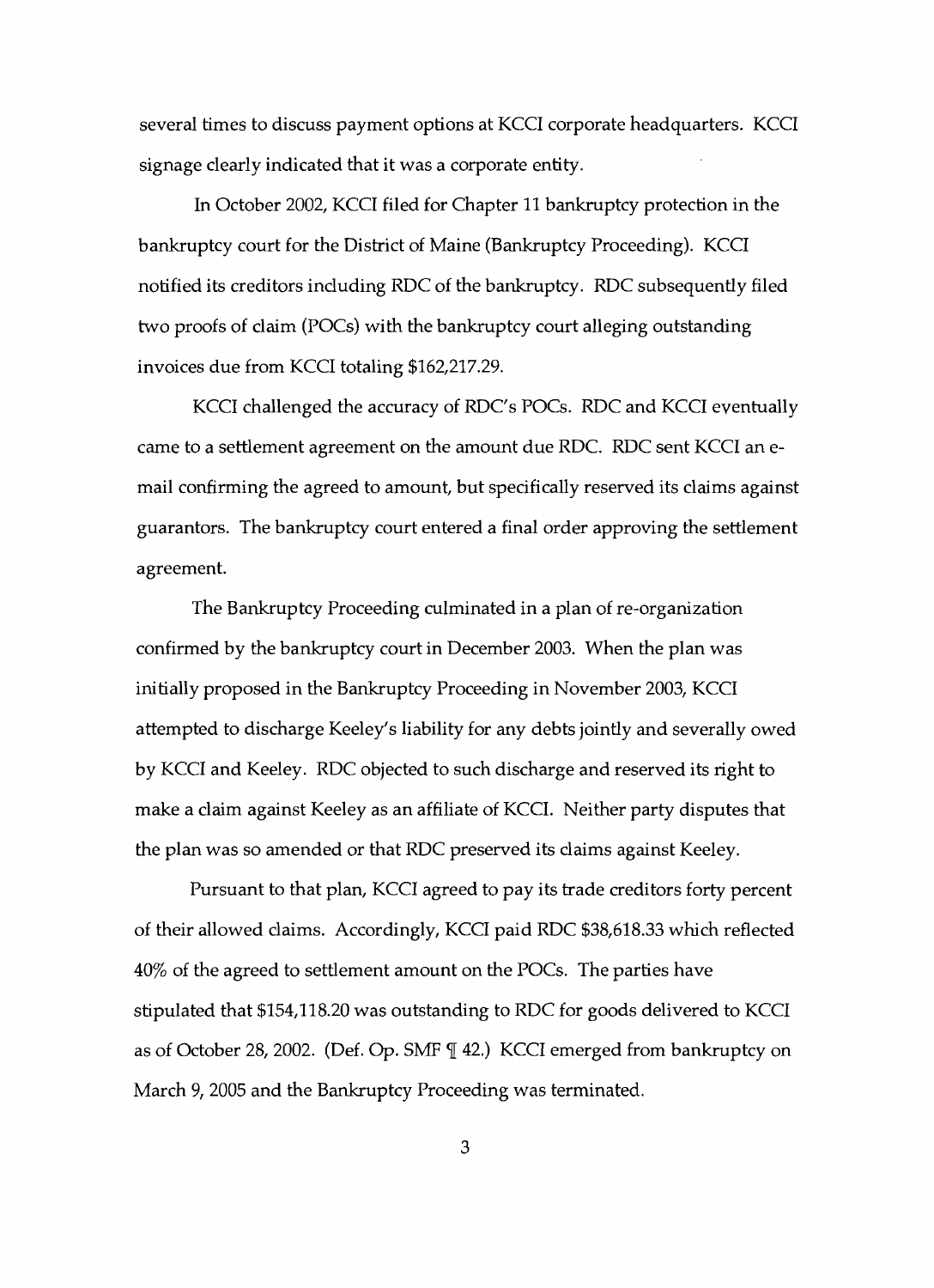RDC also sought redress for its claims against KCCI from National Grange Mutual Insurance Company (National Grange), an insurance company that provided surety bonds for certain KCCI projects. National Grange paid RDC \$58,001.23, based on documents submitted by RDC alleging amounts due from KCCl. Keeley was required to personally indemnify the National Grange payments.

RDC's total claim as of July 31, 2007 in this case is \$174,439.32, which equals the total amount originally claimed under the Bankruptcy Proceeding POCs minus the amounts already paid by National Grange (\$58,001.23) and KCCI pursuant to the bankruptcy settlement agreement and the bankruptcy plan (\$38,618.33), plus 18% interest accruing monthly.

Keeley claims that all amounts due RDC were settled in the Bankruptcy Proceeding and consequently, RDC is collaterally and equitably estopped from pursing him personally. Moreover, all contracts were with KCCI as a corporate entity, a fact of which RDC was clearly aware. That knowledge of KCCl's corporate status, it is argued, effectively revokes the personal guarantee.

In addition, Keeley counterclaims seeking a declaratory judgment that Keeley is not liable for any amounts due RDC. He further claims that, should the court find him liable under the Guaranty, he has a claim for unjust enrichment on the amounts already received by RDC from KCCI and the National Grange and for fraud in the bankruptcy proceeding for representing that KCCI owed all the monies claimed by RDC.

RDC counters that Maine guaranty law finds a continuing obligation owed by Keeley in spite of the incorporation because there was no material lalteration in the principal contract that would discharge Keeley from the

4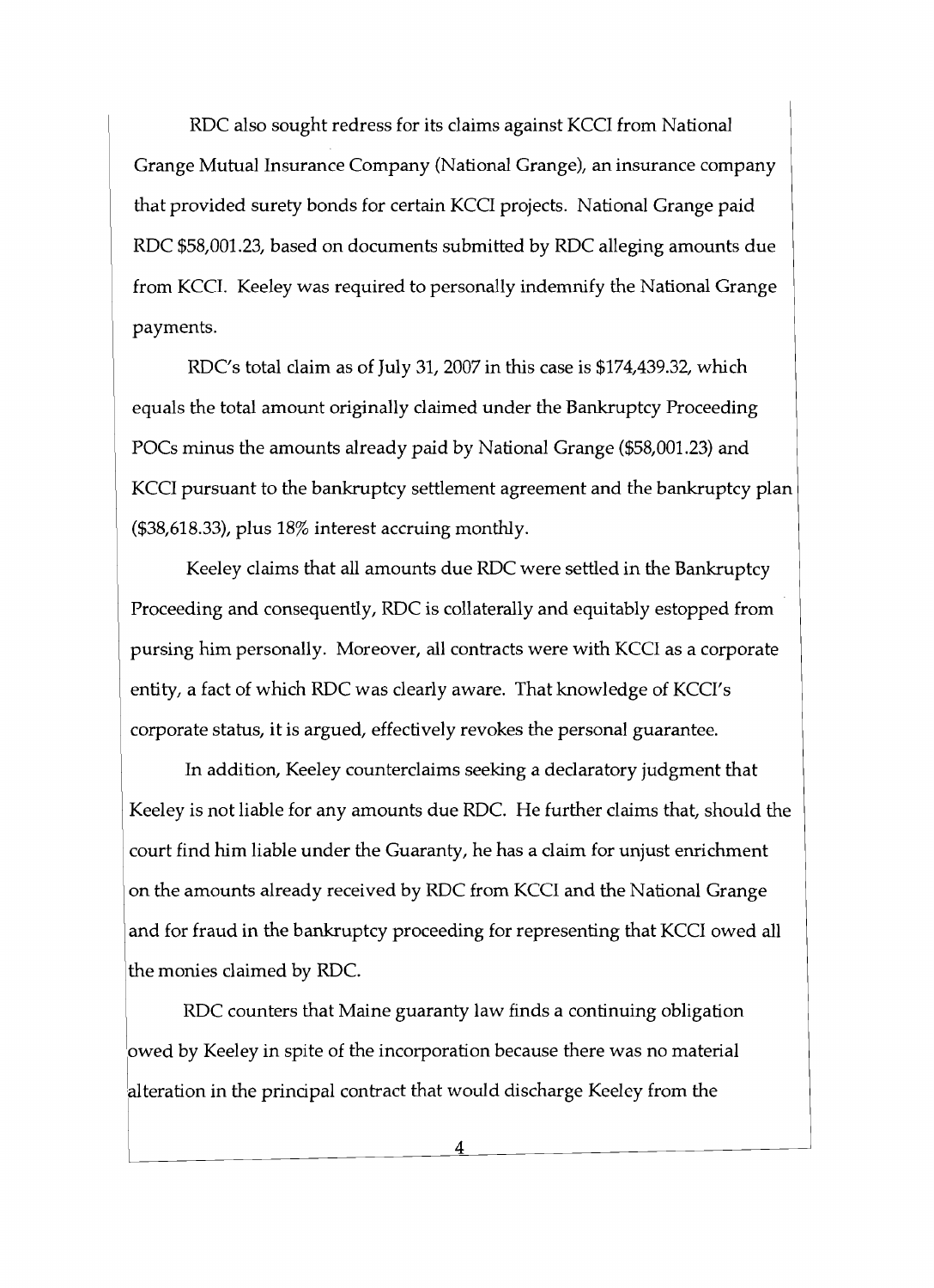Guaranty. Based on this continuing obligation under the Guaranty and because ROC expressly preserved its right to sue Keeley as a personal guarantor neither the fraud nor the unjust enrichment claim can stand. Consequently Keeley remains personally liable for all amounts outstanding.

#### **STANDARD** OF REVIEW

Summary judgment is proper where there exist no genuine issues of material fact such that the moving party is entitled to judgment as a matter of law. M.R. Civ. P. 56(c); see also Levine v. R.B.K. Caly Corp., 2001 ME 77,  $\P$  4, 770 A.2d 653, 655. A genuine issue is raised "when sufficient evidence requires a fact-finder to choose between competing versions of the truth at trial." *Parrish v. Wright, 2003 ME 90, ¶ 8, 828 A.2d 778, 781. A material fact is a fact that has "the* potential to affect the outcome of the suit." *Burdzel v. Sobus,* 2000 ME 84,  $\P$  6, 750 A.2d 573, 575. "If material facts are disputed, the dispute must be resolved through fact-finding." *Curtis v. Porter,* 2001 ME 158,  $\P$  7, 784 A.2d 18, 22. When a defendant seeks summary judgment, a "plaintiff must establish a prima facie case for each element of her cause of action." *Champagne v. Mid-Maine Med. Ctr.,*  1998 ME 87,  $\P$  9, 711 A.2d 842, 845. At this stage, the facts are reviewed "in the light most favorable to the nonmoving party." *Lightfoot v. Sch. Admin. Dist. No.*  35, 2003 ME 24, ¶ 6, 816 A.2d 63, 65.

> 5 l,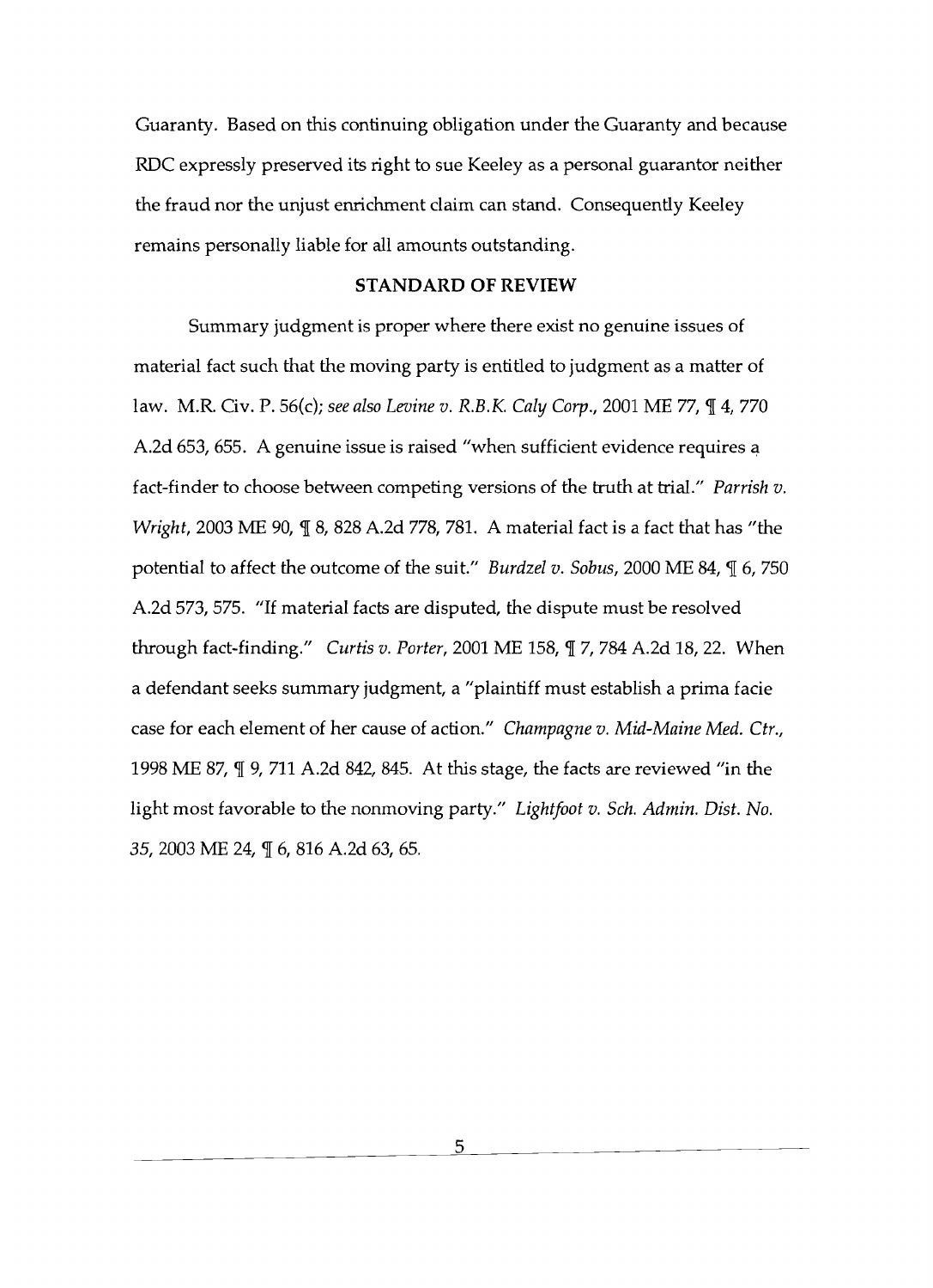#### **DISCUSSION**

# I. Under Maine Law, Does the Transformation of a Sole Proprietorship Into a Corporation, Where Creditors Have Notice of the Incorporation/ Effectively Revoke Any Personal Guarantees Made by the Sole Proprietorship?

The specific question before this Court is one of first impression in Maine.

# a. General Principals of Maine Guaranty Law

Under Maine law, a guaranty is considered a contract and is "governed by the same rules of construction as other contracts." *Bumila v. Keiser Homes of Maine, Inc.,* 1997 ME 139,  $\mathbb{I}$  10, 696 A.2d 1092, 1094 *(quoting Rosenthal v. Means,* 388 A.2d 113, 114 (Me. 1978». It is well settled in Maine that a contract must be construed in light of the "subject matter, motive and purpose of making the agreement and the object to be accomplished." *Id.* Moreover, "instruments executed at the same time, by the same contracting parties, for the same purpose, and in the course of the same transaction will be considered and construed together, since they are, in the eyes of the law, one contract or instrument." *Id. (quoting Kandlis v. Huotari,* 678 A.2d 41, 43 (Me. 1996».

#### b. Continuing Guaranty

A continuing guaranty is "a contract pursuant to which a person agrees to be a secondary obligor for all future obligations of the principal obligor to the obligee." *John Nagle Co. v. Gokey,* 2002 ME 101, 3, 799 A.2d 1225, 1227 *(quoting* 

<sup>1</sup> The Court will assume, *arguendo,* that RDC did have notice of Keeley's incorporation though this fact is disputed. It strains credulity to believe that RDC did not have such notice when they admit that they attended meetings at KCCl headquarters where the corporate logo was abundantly displayed. Ultimately such notice is deemed immaterial to the analysis.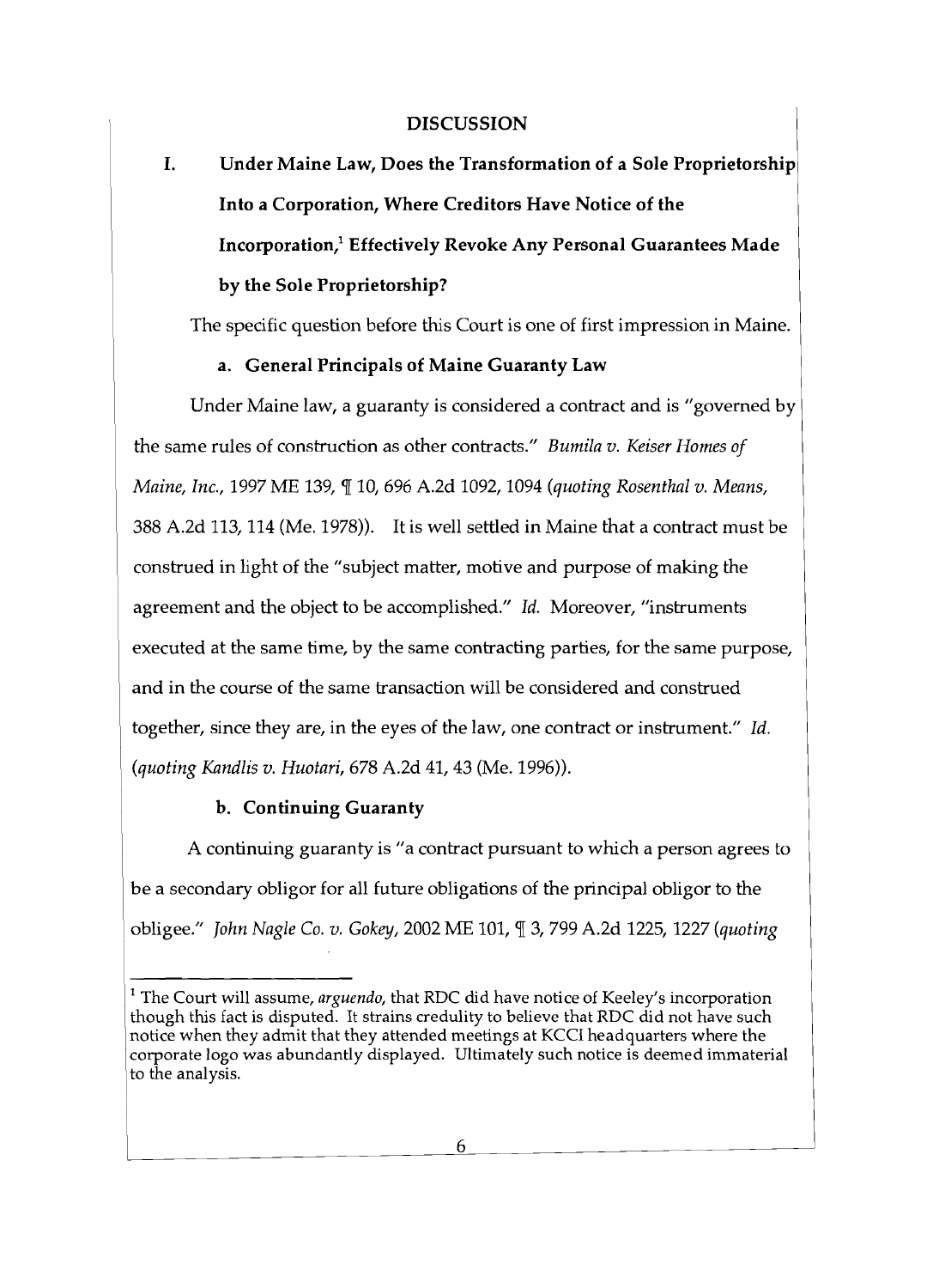*Restatement (Third) of Suretyship and Guaranty § 16 (1995))*.<sup>2</sup> Such a continuing guaranty "may be terminated by the continuing guarantor by notice to the obligee." *Id.* "If the continuing guarantor is a natural person, the continuing guaranty is terminated by the death of the continuing guarantor unless the continuing guaranty provides otherwise." *Id.* The guarantor may also be discharged of the continuing obligation if a material alteration occurs in the principal contract, without the consent of the guarantor, which injures the interest of the guarantor. *Bumila*, 1997 ME 139, \leq 14, 696 A.2d at 1094 (citations omitted). Both the continuing guaranty and its revocation are ordinarily questions of fact. *Id.* 14, 799 A.2d at 1227.

#### c. **The Effect of Incorporation on Continuing Guarantees**

There is a split of authority whether incorporation with notice of the incorporation to creditors effectively terminates or revokes a continuing guaranty. *Compare* NEBCO, *Inc. v. Adams,* 704 N.W.2d 777 (Neb. 2005)(finding that the transformation of a sole proprietorship to a corporation did not revoke a personal guaranty entered into prior to the incorporation) with *American Hardware Supply v. Alan Supply, Inc.,* 580 N.E.2d 473, 477 (Ohio App. 1989)(expressly rejecting a "form over substance" argument and finding the transformation with notice from sole practitioner to corporation released defendant under a guaranty in a state where guaranty contracts are strictly construed).

<sup>&</sup>lt;sup>2</sup> See also Handy Boat Service, Inc. v. Professional Services, Inc, 1998 ME 134, ¶ 9, 711 A.2d 1306, 1308 (finding a guaranty with the words "unconditionally guarantees to [ ] the complete performance of all obligations" sufficient to create a continuing obligation on a concurrently signed lease, which lease was subsequently modified).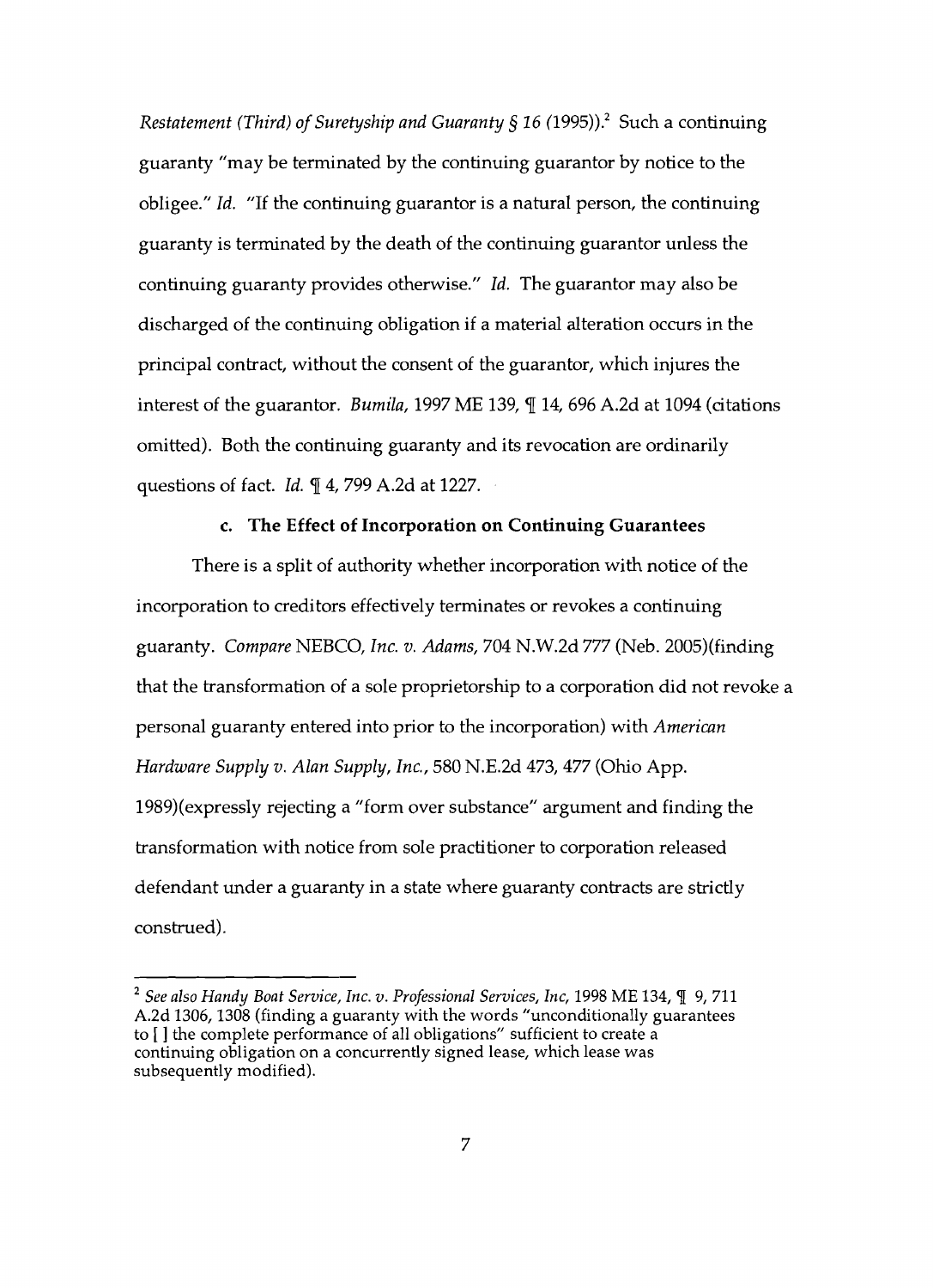Maine guaranty law is in line with the modem view, wherein a secondary obligor is discharged "only to the extent it would otherwise suffer loss as a result of the modification" of an underlying agreement. *Center* 48 *Limited P'ship v. The May Dept. Stores Co.,* 810 A.2d 610 (NJ Super. 2002) *(citing Bumila,* 1997 ME 139, 696 A.2d at  $1094$ .<sup>3</sup> Consistent with this view the Supreme Court of Nebraska found a sole proprietor who entered into a guaranty agreement was bound for subsequent debts of his later formed corporation. *See NEBCO,* 704 N.W.2d 777. The *NEBCO* court found a continuing obligation because "the nature of Adams' business after incorporation was substantially the same as when the guaranty was signed." *Id.* at 780. The degree to which the plaintiff knew Adams' corporate status was not considered a material issue. Id. at 784.

In this case the material facts are not disputed. Keeley purchased building supply materials from RDC before and after incorporation. Keeley effected the incorporation and retained sole control over the corporation. The credit agreement entered into by Keeley as a sole proprietor remained in place, unaltered after incorporation. The credit agreement was executed concurrently with the Guaranty. Those agreements must be construed together and are, in the eyes of the law, one contract. *See Bumila*, 1997 ME 139,  $\P$  10, 696 A.2d at 1094. Moreover, unlike the cases cited by Keeley, which strictly construed contract

<sup>3</sup>  Noting that the traditional rule, that a secondary obligor was completely discharged by a modification of the underlying obligation, 'was often applied in a mechanical almost mindless way,' the Restatement chose to adopt 'the more modern policy... of discharging the secondary obligor only to the extent it would otherwise suffer loss as a result of the modification.'

*<sup>[</sup>d. (quoting Restatement (Third) of Suretyship and Guaranty* § 41(b)(i)(1996)).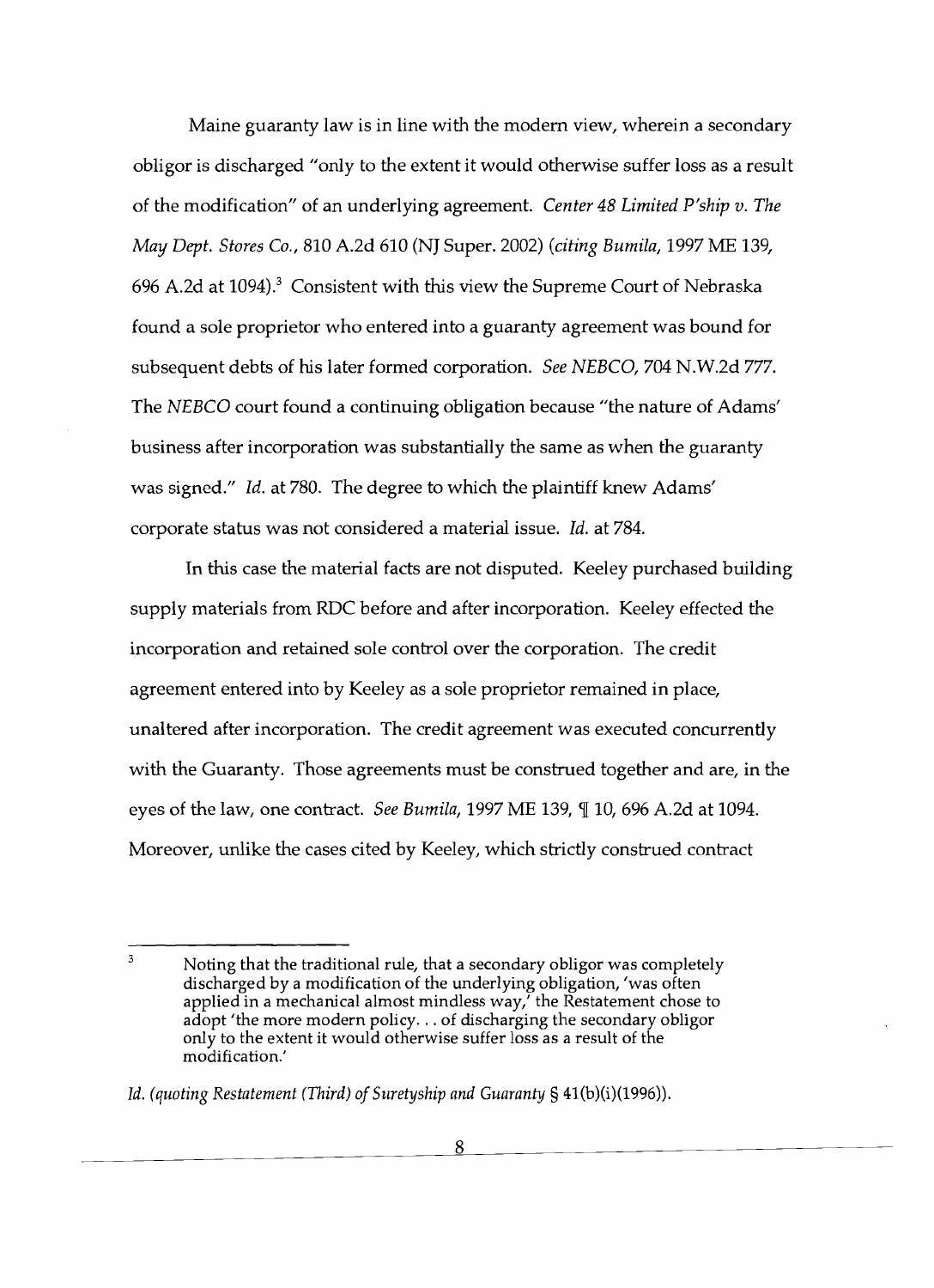language, Maine law interprets contracts in light of the "subject matter, motive and purpose of making the agreement and the object to be accomplished." *Id.* 

This Court finds the reasoning of the *NEBCO* court persuasive and deems notice of incorporation immaterial. The material facts are 1) the concurrence of the credit agreement and the Guaranty, 2) the plain language of the Guaranty evidencing the continuing nature of the guaranty, $4$  3) the lack of an express revocation by Keeley, 4) Keeley's sole control over incorporation and over the business of the corporation, and 4) the substantially similar business pursued by Keeley after incorporation indicating no material alteration that would injure Keely's interest as guarantor. $5$ 

No material facts are disputed that bear on the issue before this court; consequently, judgment as a matter of law is appropriate. As a matter of law, a continuing guaranty is not effectively revoked upon incorporation, unless the incorporating entity can show that the continuing guaranty was expressly revoked, or that incorporation materially altered the nature of the business to the extent that enforcement of the continuing guaranty would injure the interest of the guarantor.

<sup>&</sup>lt;sup>4</sup> The Guaranty states:

In order to induce Rufus Deering Company to extend credit pursuant to this application, the undersigned hereby absolutely guarantees prompt payment to Rufus Deering Company, of any and all sums now owing or which may become owing to said Rufus Deering by the Applicant hereunder (emphasis added).

<sup>&</sup>lt;sup>5</sup> The *Bumila* court specifically refused to "elevate form over substance" and noted that a "change in the name of the creditor corporation does not materially alter the obligation of the guarantor." *Bumiia,* 1997 ME 139, 'lI 15, 696 A.2d at 1994 *(citing Essex Int'i Inc. v. Clamage,* 440 F.2d 547, 550 (7th Cir. 1971)).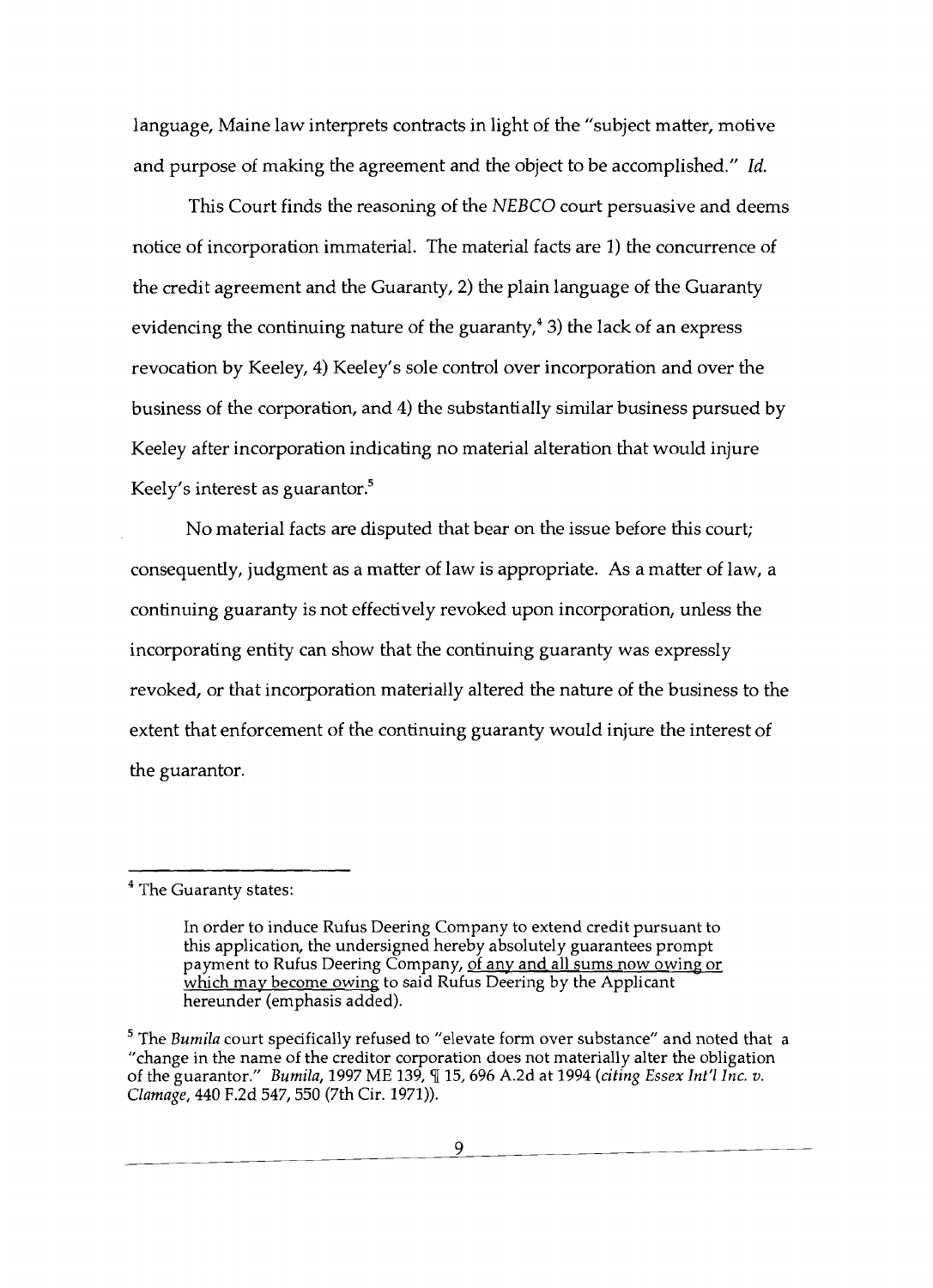# II. **Keeley's Affirmative Defenses and Counterclaims**

Keeley claims, *inter alia,* that RDC's claims are 1) barred by the Bankruptcy Proceeding, 2) equitably and/ or collaterally estopped, 3) should Keeley be held personally liable, RDC was unjustly enriched in the Bankruptcy Proceeding and by National Grange, and 4) RDC's representations of the amounts due from KCCl in the Bankruptcy Proceeding were fraudulent based on its current claims against Keeley personally.

# A. **Judicial Estoppel**

The rule of judicial estoppel precludes a party from "asserting a claim in a legal proceeding that is inconsistent with a claim taken by that party in a previous proceeding./I *New Hampshire v. Maine,* 532 U.s. 742, 749 (2001) *(quoting*  18 C. Wright, A. Miller, & E. Cooper, *Federal Practice and Procedure* § 4477 at 782 (1981)). To judicially estop an opposing party:

(1) the position asserted in the subsequent legal action must be clearly inconsistent with the previous position asserted; (2) the party in the previous action must have successfully convinced the court to accept the inconsistent position; and (3) the party must gain an unfair advantage as a result of their change of position in the subsequent action.

*Linnehan Leasing v. State Tax Assessor, 2006 ME 33, [[ 25, 898 A.2d 408, 414 (citing Id.* at 750-51).

It is undisputed that RDC preserved its rights under the Bankruptcy proceeding to seek redress from affiliates of KCCl as guarantors or indemnifiers under the credit agreement. *See* D.Op.S.M.F. *[1]* 32, 34. It is also undisputed that Keeley attempted to discharge any liability for debts jointly or severally owed by KCCI and Keeley. *See Id.* at  $\P$  31. Additionally, Keeley admits that he is an affiliate of KCCI. *See Id.* at  $\P$  33. Consequently, RDC's claims against Keeley as a

 $\overline{a}$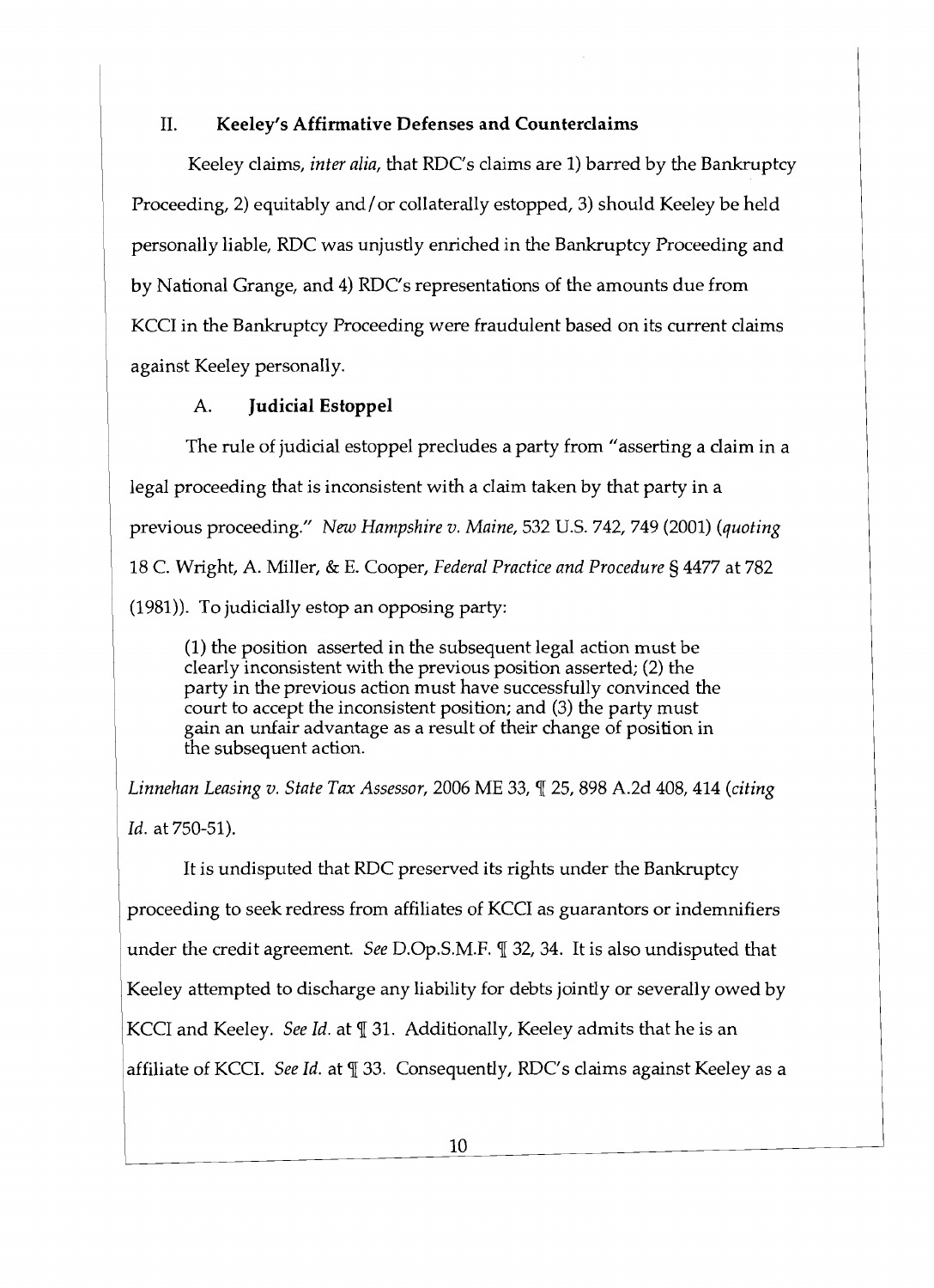guarantor are not clearly inconsistent with the previous position asserted in the Bankruptcy and thus not barred by that action.

The parties entered into a settlement agreement regarding the amount payable to RDC by KCCl on the POCs. The agreed to amount was \$90,296.32. *See Id.* at  $\mathbb{I}$  37. In an e-mail confirming the settlement, RDC again preserved its right to pursue guarantors. *Id.* at 138. Keeley disputes that that reservation applies to him. *Id.* This Court finds that the reservation did apply to Keeley as reflected in the Guaranty.

#### **B. Unjust Enrichment**

Furthermore, Keeley's unjust enrichment claim cannot stand because, as stipulated by the parties, RDC's total claim under the bankruptcy was \$154,118.20. It is undisputed that the total amount recovered by RDC to date from KCCl (both pursuant to bankruptcy and from National Grange) total \$90,296.32. Consequently, if Keeley is a secondary guarantor, seeking the remaining balance would not unjustly enrich RDC.

# C. **Fraud**

Nor can Keeley's claims of fraud stand. There is simply no evidence in the record to indicate that RDC misrepresented its position in the Bankruptcy Proceeding. To the contrary, RDC specifically preserved its claims against guarantors, and is currently pursuing those claims.

Based on the stipulated and undisputed material facts in this case, this Court grants RDC's motion for summary judgment on the counterclaims.

11

J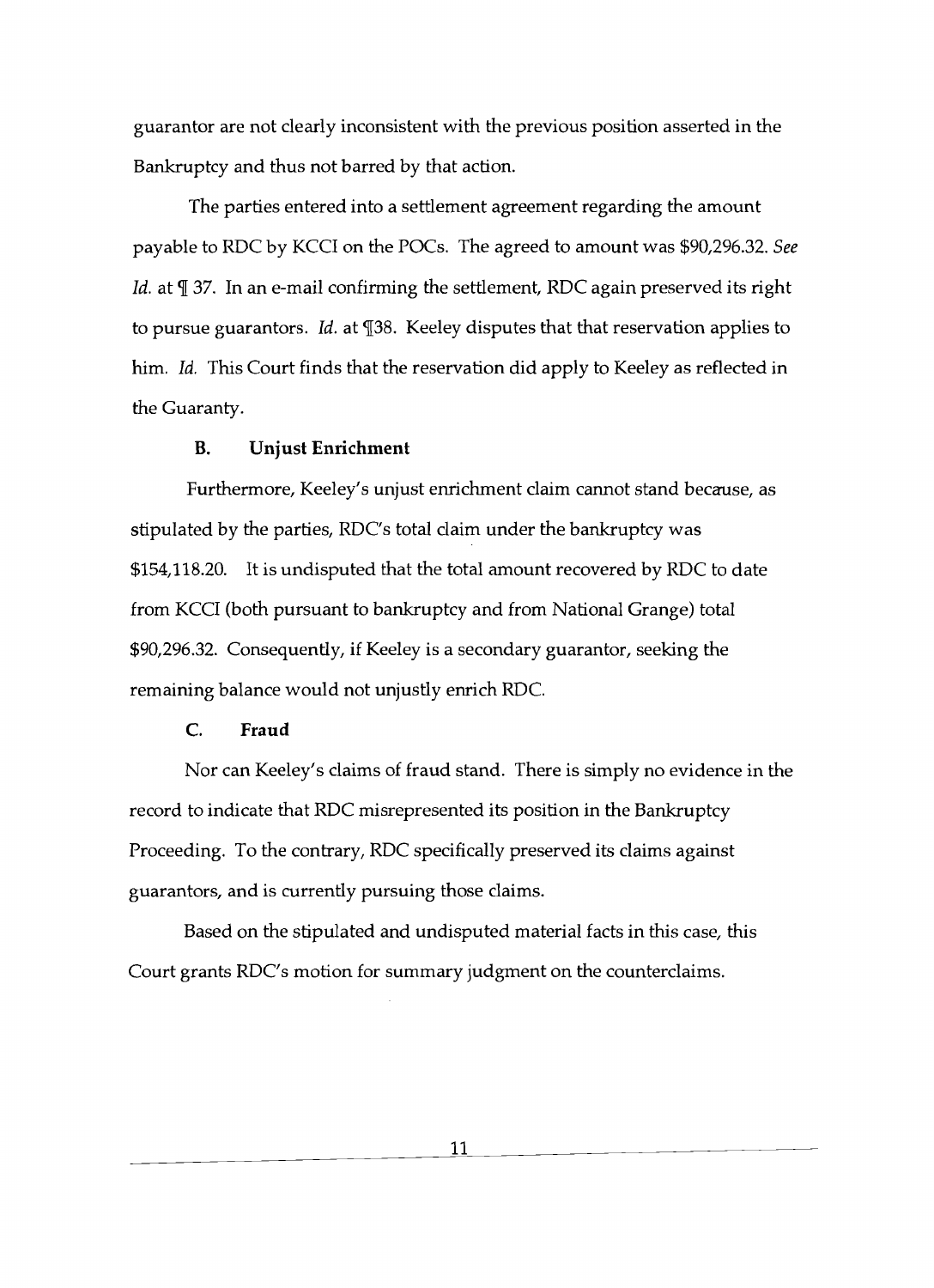# **Therefore, the entry is:**

Defendant's Motion for Summary Judgment is DENIED.

Plaintiff's Motion for Summary Judgment on Defendant's counterclaims is GRANTED.

Plaintiff's Motion for Summary Judgment on claims against Defendant is GRANTED. Defendant is liable as a guarantor for any outstanding claims held by Plaintiff against Keeley Construction Company, Inc.

The Court will set up an evidentiary hearing on amounts due.

The clerk shall incorporate this Order into the docket by reference pursuant to M.R. Civ. P. 79(a).

Dated at Portland, Maine this 14th day of Dende, 2007

Roland A. Cole Justice, *Superior* Court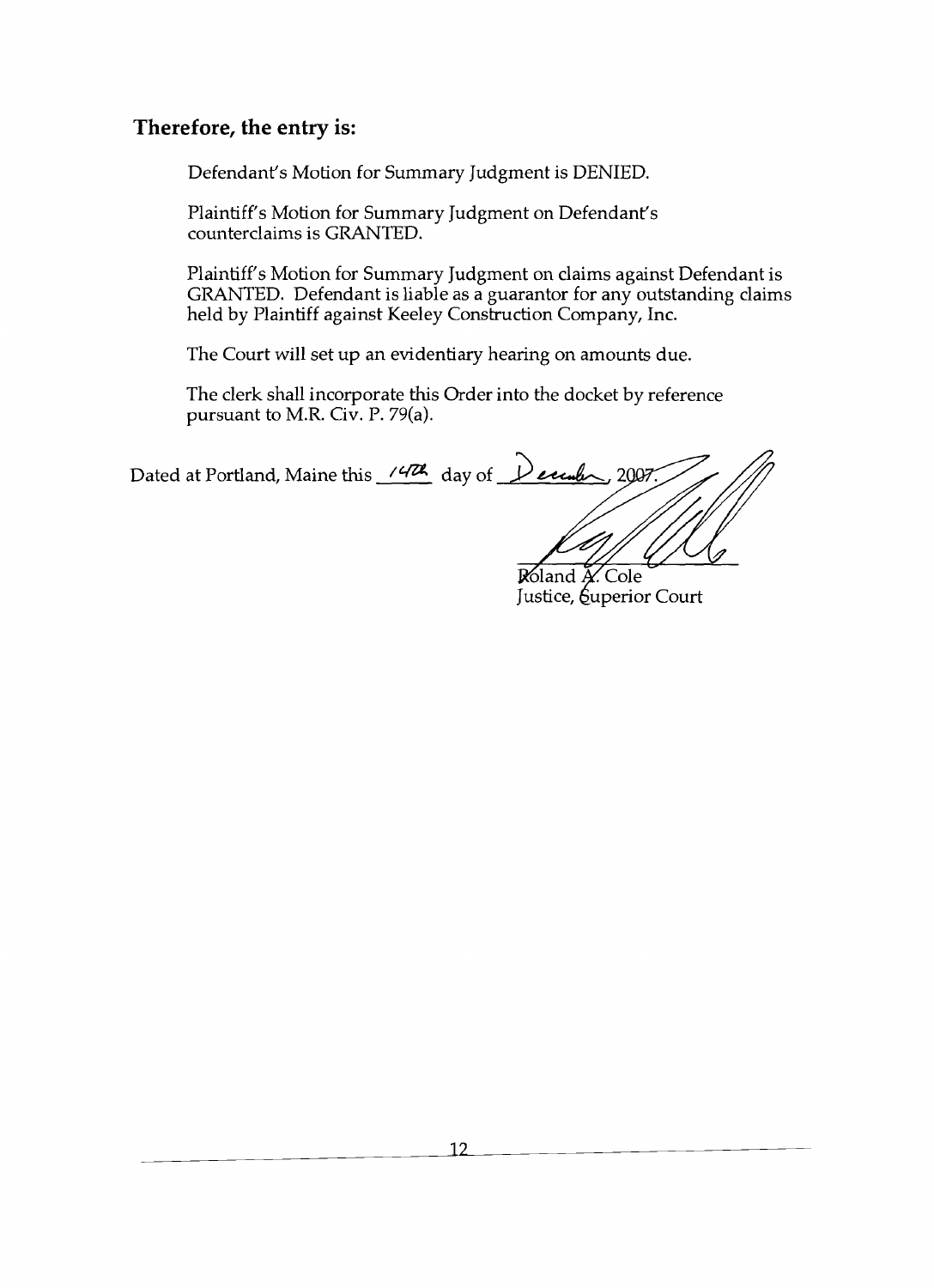F COURTS tnd County lox 287 ne 04112-0287

sufindents

 $\hat{\textbf{v}}$ 

GEORGE MARCUS ESQ 100 MIDDLE STREET EAST TOWER PORTLAND ME 04101-4102

 $\mathcal{L}(\mathcal{A})$  and  $\mathcal{L}(\mathcal{A})$ 

 $\sim 10$ 

**F COURTS** and County 30x 287 ne 04112-0287

> AARON BURNS ESQ PO BOX 108 PORTLAND ME 04112

 $\label{eq:2.1} \frac{1}{\sqrt{2}}\int_{\mathbb{R}^3} \frac{1}{\sqrt{2}}\left(\frac{1}{\sqrt{2}}\right)^2\left(\frac{1}{\sqrt{2}}\right)^2\left(\frac{1}{\sqrt{2}}\right)^2\left(\frac{1}{\sqrt{2}}\right)^2.$ 

 $\sim 10^{-10}$ 

 $\sim 10^{11}$  km  $^{-1}$ 

 $\hat{\mathbf{A}}$ 

Plainceff

 $\mathcal{L}^{\text{max}}_{\text{max}}$  ,  $\mathcal{L}^{\text{max}}_{\text{max}}$ 

 $\mathcal{L}(\mathcal{A})$  and  $\mathcal{L}(\mathcal{A})$ 

 $\sim 10^{-10}$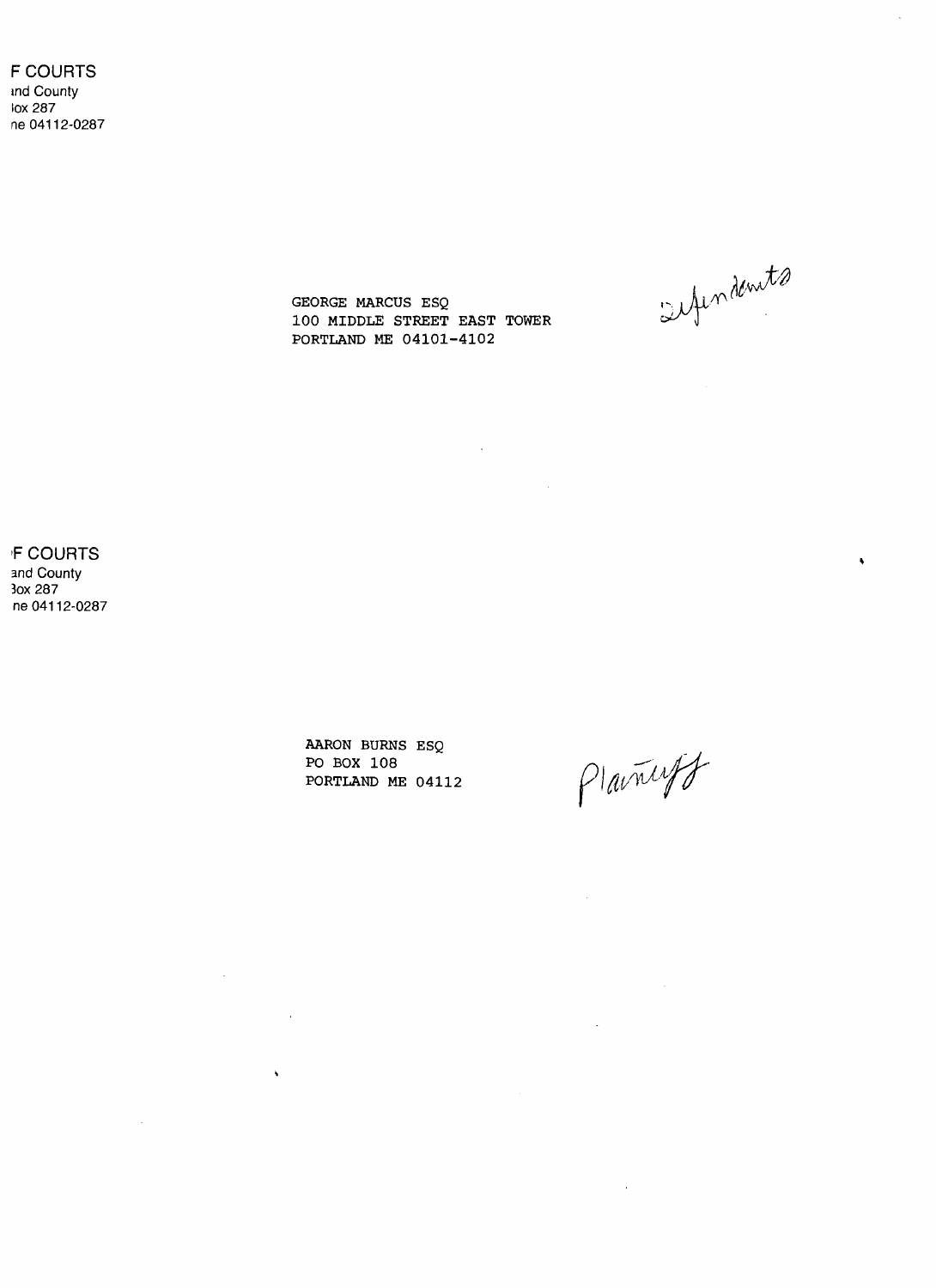STATE OF MAINE CUMBERLAND, ss.

|            | <b>SUPERIOR COURT</b><br>EXPERIENCE ACTION<br>BELLEVIS SEE LEDOCKET NO: CV-06-371 |  |
|------------|-----------------------------------------------------------------------------------|--|
|            |                                                                                   |  |
| OMPANY,    | 2008 HAY 30 $\wp$ 3: 03                                                           |  |
| Plaintiff, | RDER                                                                              |  |

RUFUS DEERING COMPANY,

v.

JAMES F. KEELEY, JR.

 $Defendant.$  )  $100<sup>1</sup>$   $10<sup>1</sup>$ 

**DONALOL.GAR8RECHT** 

This case comes before the Court for a hearing on damages pursuant to an Order on Summary Judgment entered by this Court on December 14,2007.

# FACTUAL BACKGROUND

Summary Judgment was entered in favor of Plaintiff Rufus Deering Company (RDC) holding Defendant James F. Keeley, Jr. (Keeley) liable as a guarantor for any outstanding claims held by RDC against Defendant Keeley Construction Company, Inc. (KCCI). KCCI emerged from bankruptcy on March 9,2005, (Bankruptcy Proceeding) having paid RDC \$38,618.33 which reflected ·10% of the agreed to allowed claim of \$90,296.32 on the disputed Proofs of Claim (POCs ).

Keeley claims that the above payment reflects the full payment of any and all outstanding claims of RDC against KCCI and that, accordingly, no damages are due. RDC claims that KCCI's underlying debt remains the stipulated to amount of \$154,118.20, minus payments made and including accrued interest (\$190,739.50 as of December 31, 2007) plus attorneys fees.

> 1  $\overline{a}$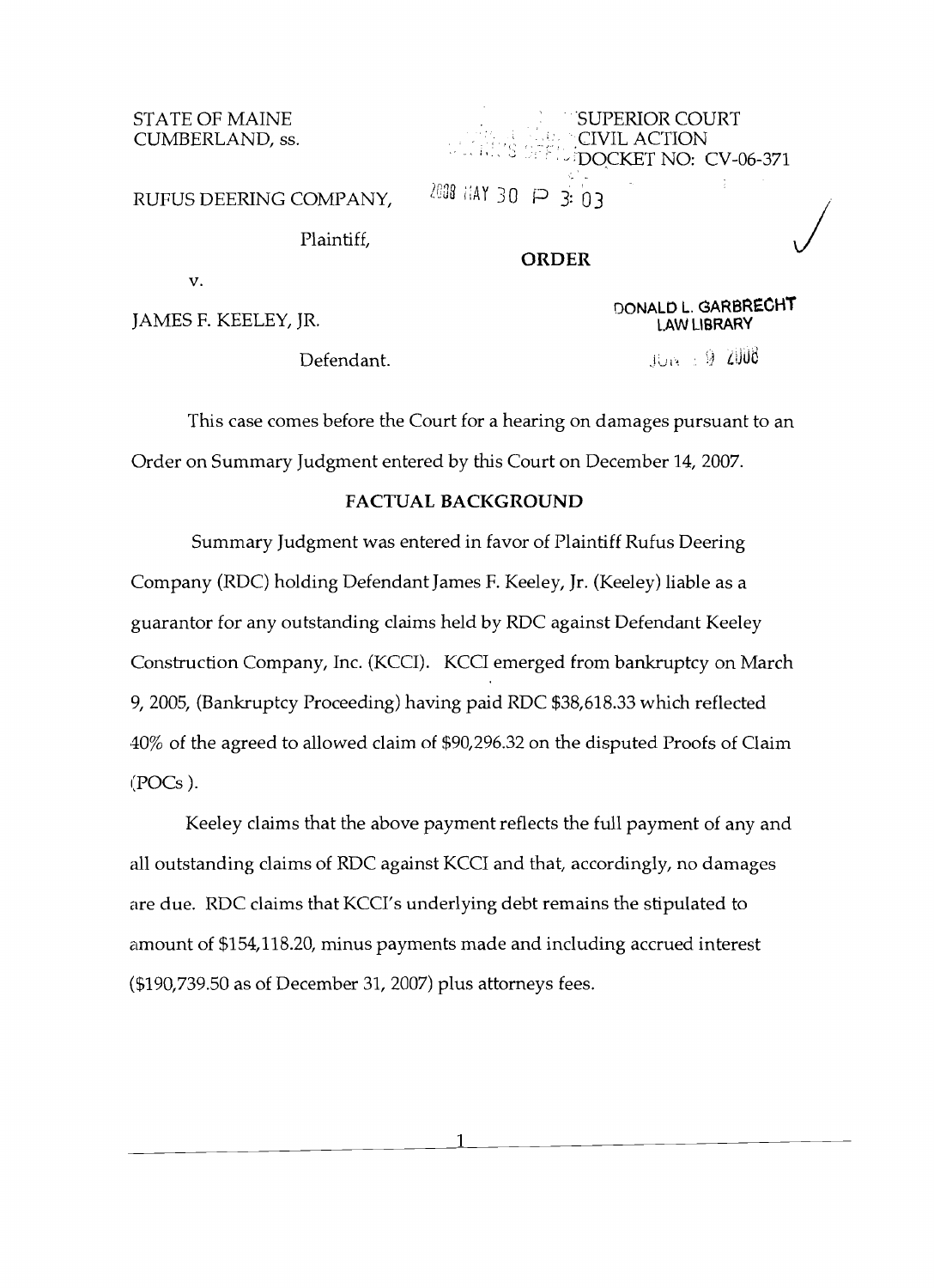#### **DISCUSSION**

#### **I. Guarantor in Bankruptcy Action**

It is well settled that a guarantor's obligation cannot not exceed the liability of the primary obligor. *See e.g. In re: LaBonne,* 84 B.R. 309, 311 (Ct. Bankr. 1988). KCCI argues that all of its obligations to RDC were satisfied upon discharge of the Bankruptcy Proceeding. However, it is equally well settled that a guarantor is "not released from liability on the guaranty by discharge of debtor in bankruptcy." *FDIC v. LaPierre,* 144 B.R. 581, 585 (D.Me. Bankr. 1992) *(citing FDIC v. Municipality of Ponce,* 904 F.2d 740747 (Ist Cir. 1990)). Accordingly, this Court must determine if KCCI has any further obligation to RDC subsequent to the Bankruptcy Proceeding, which obligations have been personally guaranteed by Keeley.

#### **II. Allowed Claim**

In the Bankruptcy Proceeding, RDC had an allowed claim against KCCI of  $$90,296.32$ <sup>1</sup> In this case, the  $$90,296,32$  reflected an agreement reached by the parties in order to settle a dispute, with prejudice, over the total amounts due by KCCI on RDC's invoices, which agreement was accepted by the Bankruptcy Court. *See* Exhibits P and Q. The allowed claim was not an estimated amount reached by the Bankruptcy Court, nor did the parties agree to the claims proferred initially by RDC in the bankruptcy action. As stated in this Court's previous order, a party is judicially estopped from "asserting a claim in a legal proceeding that is inconsistent with a claim taken by that party in a previous

 $^{\rm l}$  An "allowed claim" is a term unique to bankruptcy law. *Collier on Bankruptcy*  $\rm\,II\,502.01$ (l5th Ed. 2007). The bankruptcy court determines the scope of an allowed claim by 1) mutual acceptance of POCs by all parties, 2) a determination of the court after objection to a POc, or 3) an estimation of a claim by the court. *Id.*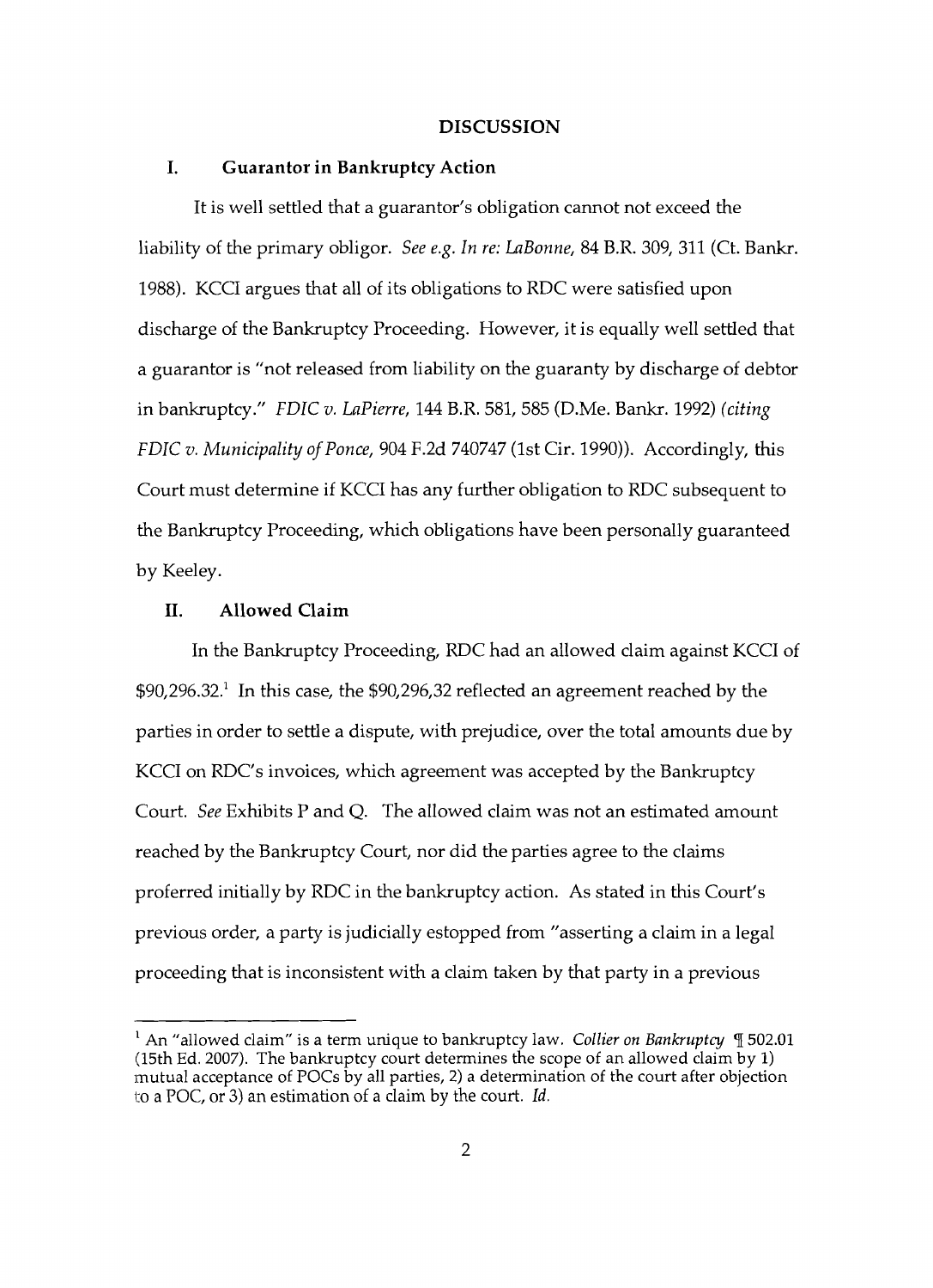proceeding." *New Hampshire v. Maine,* 532 U.S. 742, 749, 121 S. Ct. 1808, 149 L.

Ed. 2d 969 (2001) (quotations omitted). Although this Court also recognized

previously that RDC preserved its rights under the Bankruptcy proceeding to

seek redress from affiliates of KCCI such as Keeley, that does not authorize RDC

to seek more than the liability of the primary obligor.

# **Therefore, the entry is:**

Defendant is liable as a guarantor for the outstanding claim of \$51,677.99 plus accrued interest (1.5  $\%$  per month) held by Plaintiff against Keeley Construction Company, Inc. The amount reflects the underlying debt of KCCI agreed to in the bankruptcy action minus the amount paid by KCCI pursuant to the bankruptcy action (40% of the allowed claim).

Plaintiff is further entitled to attorneys' fees for the Superior Court action ONLY and shall submit the appropriate application to the Court.

The clerk shall incorporate this Order into the docket by reference pursuant to M.R. Civ. P. 79(a).

Dated at Portland, Maine this 36th day of

Roland A. Cole Justice, Superior Court